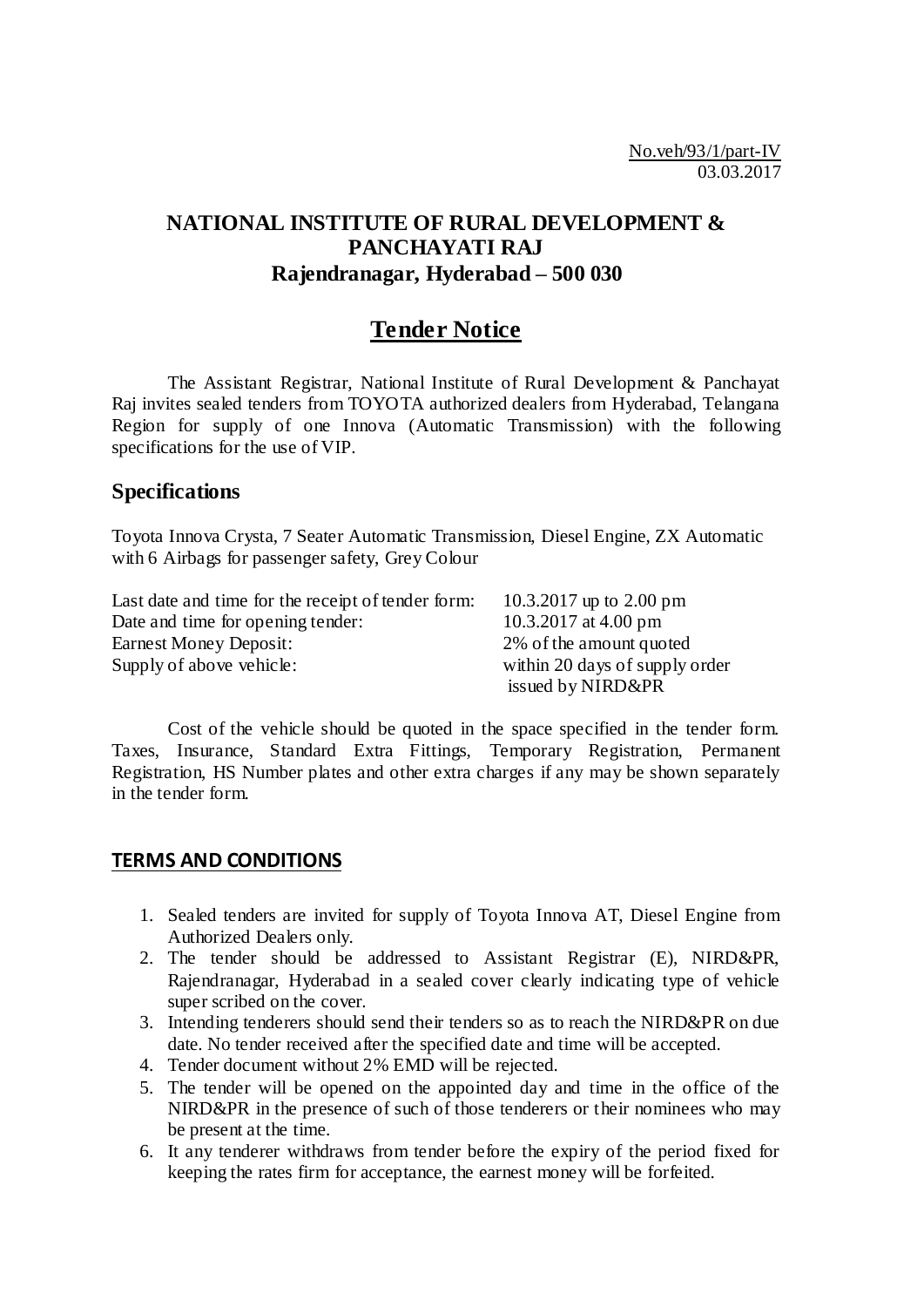- 7. Tenderers shall invariably specify in their tenders the delivery conditions, including the time required for supply of vehicle.
- 8. The successful tenderer should supply the vehicle at the NIRD&PR office within the time period specified at their own cost.
- 9. The tenderer shall supply vehicle according to the standard specifications only.
- 10. All payments to the successful bidder will be paid in due course.

11.In case of any difference or dispute arises in connection with the quality, specifications and supply of vehicle then all legal proceedings relating to the matter shall be instituted in the courts within the jurisdictions of Hyderabad.

12. Telegraphic quotations will not be considered.

13. Any attempt on the part of the tenderer or their agents to influence the NIRD&PR officers in their favour, by personal canvassing will be disqualified, forfeit the securities & black list the dealer.

14. The finalization of the tenders shall be made in accordance with the supply upon the rates quoted, the Director General, NIRD&PR reserves the rights to reject tender without assigning any reason.

15. The authorized dealer will be responsible for any damage or loss to the vehicle during transportation from his premises to vehicle section NIRD&PR, Rajendranagar, Hyderabad and in case of any damage or loss of vehicle the dealer shall replace the damaged vehicle with a new vehicle.

16. All the columns of the tender foam shall be duly, properly filled in. The rates shall not be over written.

17. The dealer shall deposit a sum equal to Five percent value of the order as security for the performance of the vehicle during the standard warranty period in favour of NIRD&PR in foam of Fixed Deposit, Demand Draft, Bankers cheque or Bank guarantee.

18. All the cuttings/overwriting must be attested by the tenderer, otherwise tender will be rejected.

19. No Tender is considered until all the documents are signed.

20. The vehicle shall be delivered/supplied by the dealer within 20 days of the receipt of supply order by the Institute.

21 That in the event of dealer failure to fulfill or commit breach any of the terms & conditions of this tender, NIRD&PR shall be entitled to cancel the purchase to the dealer and forfeit the securities & black list the dealer.

22. The authorized dealer shall attach copies of authorized dealership agreement, letter of appointment (i.e. memorandum of understanding) issued by manufacturer along with certificate of acceptance.

### **Assistant Registrar**